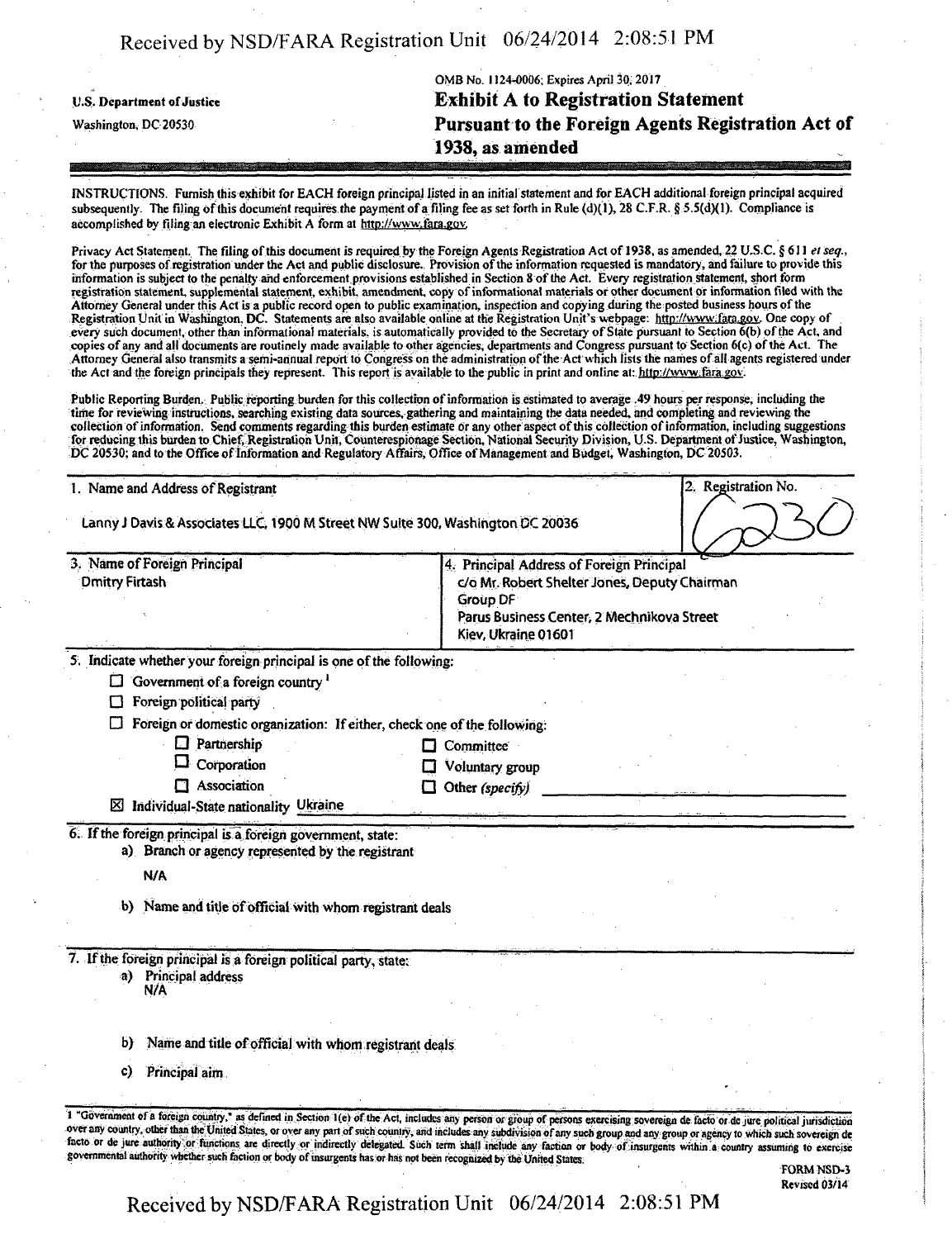8. If the foreign principal is not a foreign government or a foreign political party;

a) State the nature of the business or activity of this foreign principal, Individual citizen and resident of Ukraine.

b) Is this foreign principal:

N/A

| Supervised by a foreign government, foreign political party, or other foreign principal         | Yes $\Box$ No $\boxtimes$    |
|-------------------------------------------------------------------------------------------------|------------------------------|
| Owned by a foreign government, foreign political party, or other foreign principal              | Yes $\square$ No $\square$   |
| Directed by a foreign government, foreign political party, or other foreign principal           | Yes $\Box$ No $\boxtimes$    |
| Controlled by a foreign government, foreign political party, or other foreign principal         | Yes $\Box$ No $\boxtimes$    |
| Financed by a foreign government, foreign political party, or other foreign principal           | $Yes \Box No \boxtimes$      |
| Subsidized in part by a foreign government, foreign political party, or other foreign principal | Yes $\boxtimes$ No $\square$ |

9. Explain fully all items answered "Yes" in Item 8(b). (If additional space is needed, a full insert page must be used.) Payment for services rendered is made via Group DF, a Ukrainian corporation.

10 . if the foreign principal is an organization and is not owned or controlled by a foreign goVerruitent, foreign political party or other foreign principal, state who owns and controls it.

## **EXECUTION**

In accordance with 28 U.S.C. § 1746, the undersigned swears or affirms under penalty of perjury that he/she has read the information set forth in this Exhibit A to the registration statement and that he/she is familiar with die contents thereof and that such contents are in their entirety true and accurate to the best of his/her knowledge and belief.

| Date of Exhibit A | Name and Title                  | Signature | THE TANK I |
|-------------------|---------------------------------|-----------|------------|
| 6173114           | Lanny J. Davis, Esq., Principal |           |            |
|                   |                                 |           |            |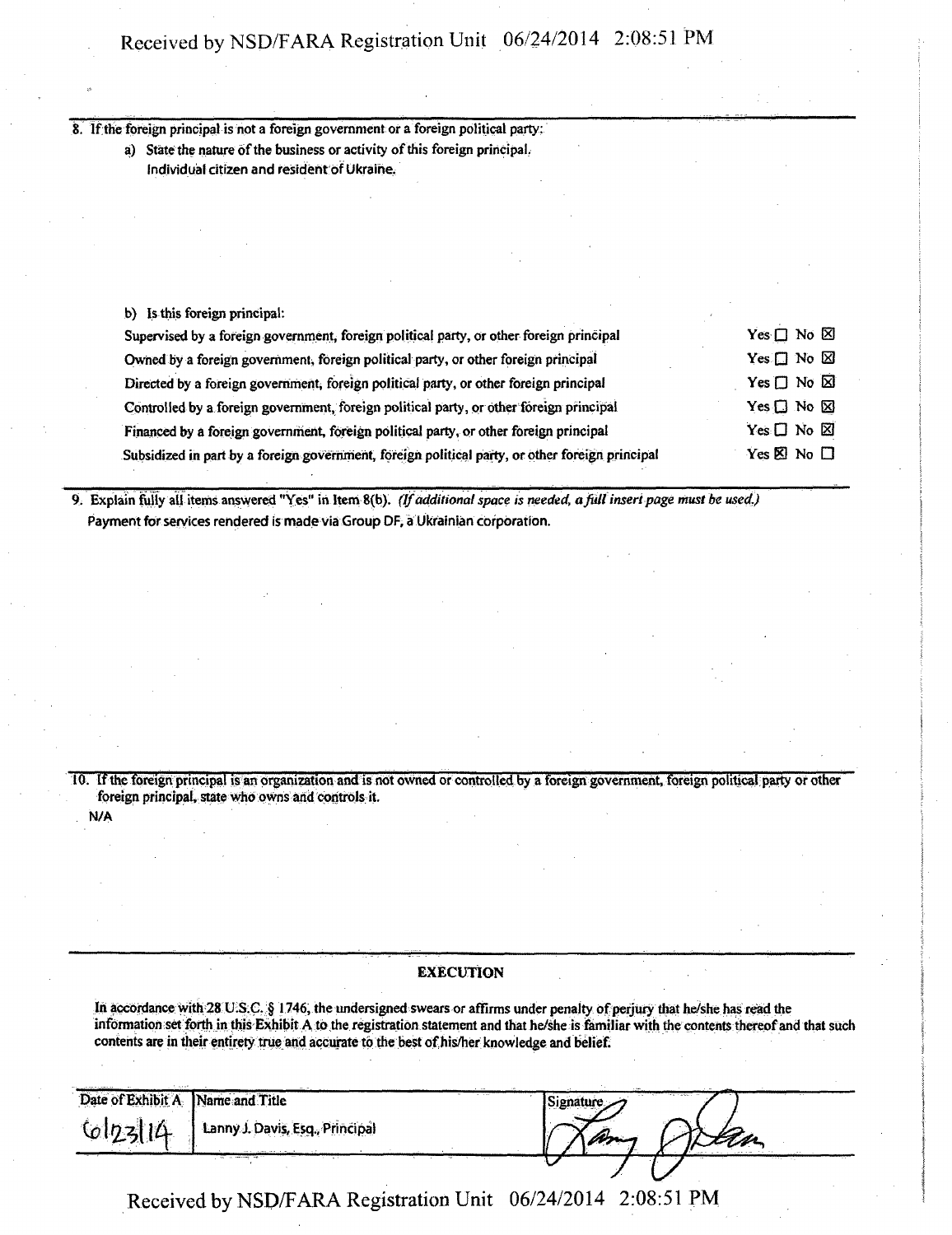| Received by NSD/FARA Registration Unit 06/24/2014 2:08:41 PM |  |  |
|--------------------------------------------------------------|--|--|
|--------------------------------------------------------------|--|--|

|                                   | OMB No. 1124-0004; Expires April 30, 2017          |
|-----------------------------------|----------------------------------------------------|
| <b>U.S. Department of Justice</b> | <b>Exhibit B to Registration Statement</b>         |
| Washington, DC 20530              | Pursuant to the Foreign Agents Registration Act of |
|                                   | 1938, as amended                                   |

INSTRUCTIONS. A registrant must furnish as an Exhibit B copies of each written agreement and the terms and conditions of each oral agreement with his foreign principal, including all modifications of such agreements, or, where no contract exists, a full statement of all the circumstances by reason of which the registrant is acting as an agent of a foreign principal. Compliance is accomplished by filing an electronic Exhibit B form at http://www.fara.gov.

Privacy Act Statement. The filing of this document is required for the Foreign Agents Registration Act of 1938, as amended, 22 U.S.C. § 611 et seq., for the purposes of registration under the Act and public disclosure. Provision of the information requested is mandatory, and failure to provide the information is subject to the penalty and enforcement provisions established in Section 8 of the Act; Every registration statement, short form registration statement, supplemental statement, exhibit, amendment copy of informational materials or other document or information filed with the Attorney General under this Act is a public record open to public examination, inspection and copying during the posted business hours of the Registration Unit in Washington, DC. Statements are also available online at the Registration Unit's webpage: http://www.fara.gov. One copy of every such document, other than informational materials, is automatically provided to the Secretary of State pursuant to Section 6(b) of the Act, and copies of any and all documents are routinely made available to other agencies, departments and Congress pursuant to Section 6(c) of the Act. The Attorney General also transmits a semi-annual report to Congress on the administration of the Act which lists the names of all agents registered under the Act and the foreign principals they represent. This report is available to the public in print and online at: http://www.fara.gov.

Public Reporting Burden. Publicreporting burden for this collection of information is estimated to average .33 hours per response, including the time for reviewing instructions, searching existing data sources, gathering and maintaining the data needed, and completing and reviewing the collection of information. Send comments regarding this burden estimate or any other aspect of this collection of information, including suggestions for reducing this burden to Chief, Registration Unit, Counterespionage Section, National Security Division, U.S. Department of Justice, Washington, DC 20530; and to the Office of Information and Regulatory Affairs, Office of Management and Budget, Washington, DC 20503.

| I. Name of Registrant            | <sup>1</sup> 2. Registration No. |  |
|----------------------------------|----------------------------------|--|
| Lanny J. Davis & Associates, LLC |                                  |  |
|                                  |                                  |  |

3. Name ofForeign Principal

Dmitry Firtash

Check Appropriate Box:

- 4; E9 The agreement between the registrant and the above-named foreign principal is a formal written contract. If this box is checked, attach a copy of the contract to this exhibit.
- 5. O There is no format written contract between the registrant and the foreign principal. The agreement with the above-named foreign principal has resulted from an exchange of correspondence. If this box is checked, attach a copy of all pertinent correspondence, including a copy of any initial proposal which has been adopted by reference in such correspondence.
- 6. Q The agreement or Understanding between the registrant and the foreign principal is the result of neither a formal written contract nor an exchange of correspondence between the parties. If this box is checked, give a complete description below of the terms and conditions of the oral agreement or understanding, its duration, the fees and expenses, if any, to be received.
- 7. Describe fully the nature and method of performance of the above indicated agreement or understanding.

Registrant is a law firm. Registrant will provide legal representation on ongoing matters to foreign principal, including strategies and services in support of Mr. Firtash's legal and litigation positions. At times these services may include correcting the record in the media and elsewhere from distortions and inaccuracies, advising on such media strategies for such purposes, and other forms of investigations and fact gathering to assist in the legal defense and in correcting the public record, and being the central U.S. manager for all of these and other litigation related services

> FORM NSD-4 Revised 03/14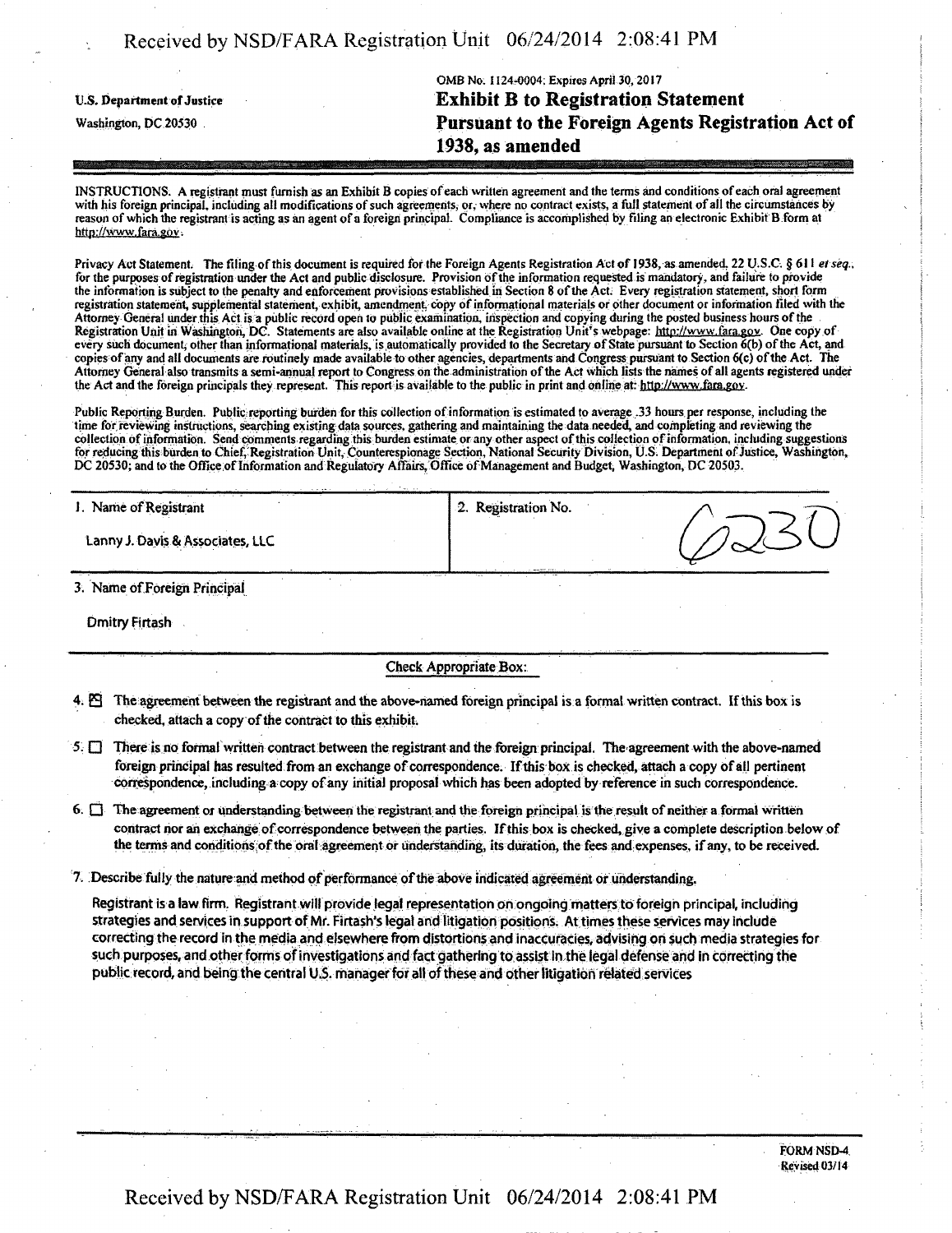8. Describe fully the activities the registrant engages in or proposes to engage in on behalf of the above foreign principal.

Registrant is a law firm. Registrant will provide legal representation on ongoing matters to foreign principal, including strategies and services in support of Mr. Firtash's legal and litigation positions. At times these services may include correcting the record in the media and elsewhere from distortions and inaccuracies, advising on such media strategies for such purposes, and other forms of investigations arid fact gathering to assist in the legal defense and in correcting the public record, and being the central U.S. manager for all of these and other litigation related services

9. Will the activities on behalf of the above foreign principal include political activities as defined in Section l(o) ofthe Act and in the footnote below? Yes  $\boxtimes$  No  $\Box$ 

If yes, describe all such political activities indicating, among other things, die relations, interests or policies to be influenced together with the means to be employed to achieve this purpose.

In connection with exempt legal representation and legal services, it is possible may provide media strategy and public relations services related to the legal representation, including correcting the record in the media and elsewhere from distortions and inaccuracies, advising on such media strategies for such purposes, and other forms of investigations and fact gathering to assist in the legal defense and in correcting the public record.

### **EXECUTION**

In accordance with 28 U.S.C. § 1746, the undersigned swears or affirms under penalty of perjury that he/she has read the information set forth in this Exhibit B to the registration statement and that he/she is familiar with the contents thereof and that such contents are in their entirety true and accurate to the best of his/her knowledge and belief.

| Date of Exhibit B | <b>Name and Title</b>                                                                                                                                                                                                          | /ignature/د |                                                                                                                                                                                           |
|-------------------|--------------------------------------------------------------------------------------------------------------------------------------------------------------------------------------------------------------------------------|-------------|-------------------------------------------------------------------------------------------------------------------------------------------------------------------------------------------|
| 6123114           | Lanny J Davis, Esq., Principal                                                                                                                                                                                                 |             |                                                                                                                                                                                           |
|                   | any apency or official of the Covernment of the United States or any earlyin of the miking with the Republic of the Content of the military of the miking with the Content of the Content of the miking with the content of th |             | Footnote: "Political activity," as defined in Section 1(o) of the Act, means any activity which the person engaging in believes will, or that the person intends to, in any way influence |

s waare<br>relations Footnote: "Political activity," as defined in Section 1(o) of the Act, means any section of the public within the United States with reference to formulating, adopting, or changing the<br>any agency or official of the Governm party.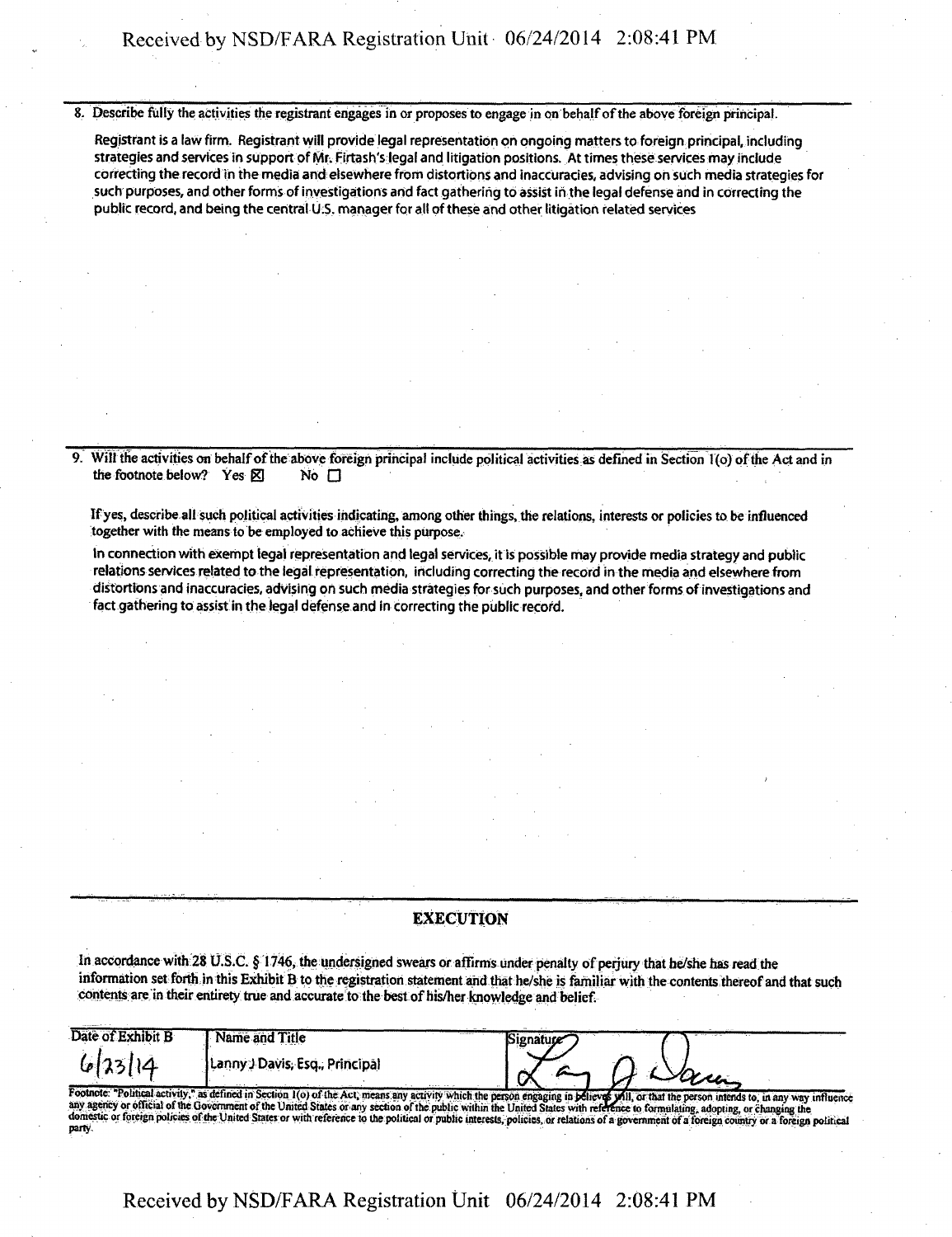

### VIA E-MAIL: robert.shetler-jones@groupdfi.com & ralph@isenegger-associates.com

April 18, 2014

Mr. Robert Shetler-Johes Deputy Chairman Group DF Parus Business Centre 2 Mechnikova Street, 23rd floor Kiev, 01601, Ukraine

#### RE: NEW ENGAGEMENT

Dear Robert:

 $\zeta = \xi_{\rm c}$ 

This Is a legal services engagement agreement ("Engagement Agreement"} between Lanny J. Davis & Associates LLC (UD&A) and Dimitry Firtash, personally ("the Client"), acting to provide legal advice concerning the recent Indictment against Mr. Firtash by the Grand Jury of the Northern District of Illinois and any other legal Issues and matters that may arise, Including strategies and services in support of Mr. Rrtash's legal and litigation positions, which Include correcting the record In the media and elsewhere from distortions and Inaccuracies, advising on such media strategies for such purposes, and other forms of Investigations and fact gathering to assist In the legal defense and in correcting the public record, and being the central U.S. manager for all of these and other litigation related services ("hereafter, "the Services.")

Mr. Shetler-Jones, your signature, below, Is an acknowledgment that Group DF shall be primarily responsible for the payment of all fees and disbursements as on time as provided below. However, Mr. Flrtash's signature below is a confirmation that he will be personally responsible and personally guarantees the payments of all fees and disbursements and complying with all other terms and conditions of this Engagement Agreement

In the course of providing such legal advice and supporting strategies, it may be necessary for my law firm to subcontract with various consultants and companies that have expertise in such litigation support services, and I will notify you of my recommendation to do so, with approximate costs, to obtain your agreement to pay for such consultants in addition to the monthly fees expressed in this letter; and such consultants shall, under my supervision, be part of the attorneyclient and work-product privilege as case law the U.S. provides. It Is also our mutual understanding that my first recommendation, as set forth in my strategy plan memo, will be to recommend the retention of Levick Communications, as the primary investigative research and strategic management firm in the U.S. A separate engagement letter by Levick, at the proposed budget of \$25,000 per month plus authorized expenses, will follow shortly after this letter.

*1900MStnet.HWISattB300l Washington, DC 200361Mala if: (202) 75642121 Fax 0s (202)737-1141 www.lanmldavfs.com*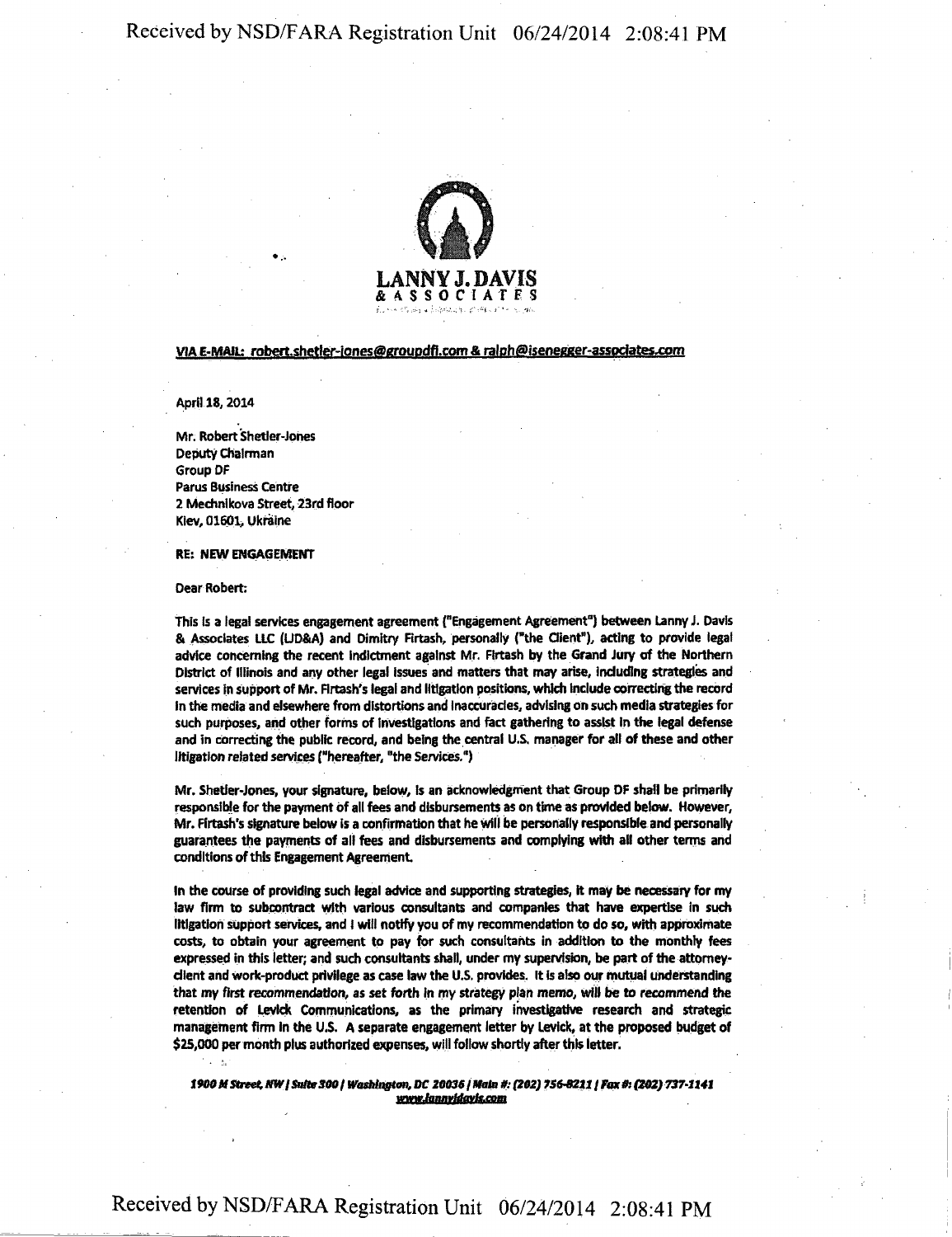

**Group OF Engagement Letter April 18,2014 Page Two** 

**It is my understanding that my first reporting obligation and ongoing supervisor of my management**  services in the U.S. will be Ralph Isenegger Esq., subject to Dimitry Firtash's decisions and **instructions on all strategies.** 

#### **Fees**

**The Services shall be performed at \$60,000.00 per month, payable upon signing of my engagement letter, by wire with an advance payment for three months of \$180,000. In the second month on**  the anniversary date of this letter, the 18th of the month -- you will be expected to wire an **additional \$60,000, and on the 18th of every month thereafter - until such time as the services shall be terminated by either party. This means that my firm will retain in an Interest-bearing escrow account the amount of \$120,000, to be refunded plus interest on the termination of my firm's services, or any such lesser amount as may be necessary to pay fees or disbursements. (In other words, you will always have paid two months In advance after this first payment).** 

**In addition to the monthly fees, to be wired on the 18th of every month, will Include authorized and necessary out-of-pocket expenses which have already been expended in prior months, documented by receipts where possible, which shall be paid along with the then due monthly fee of \$60,000. All overseas air travel and hotel expenses shall be prepaid by Group DF, as occurred during this recent trip, Including business dass airfare, hotel, meals, cab fares, parking, etc. and inhouse services (such as postage, telephone charges, duplicating charges, etc.).** 

**This agreement may be terminated by either party at any time by written notice on the first of any succeeding month sent by registered mail; however, whatever services are still due and owing must be completed and whatever payment is due and owing must be paid.** 

#### **Wire Transfer Information**

**Payments should be made by wire transfer to the following account info:** 

**Acct. Name: ABA#: Account #:** 

**Bank: BB&T Address: 1801K Street, NW Washington, DC 20036 Lanny J. Davis & Associates LLC lMSfflBSBcK JANE MARKET BEEK** 

*1900 M Street NW I Suite 300/ Washington, DC 200361Main ft (202) 7S6-8211 / Fax 0i (302) 7371141*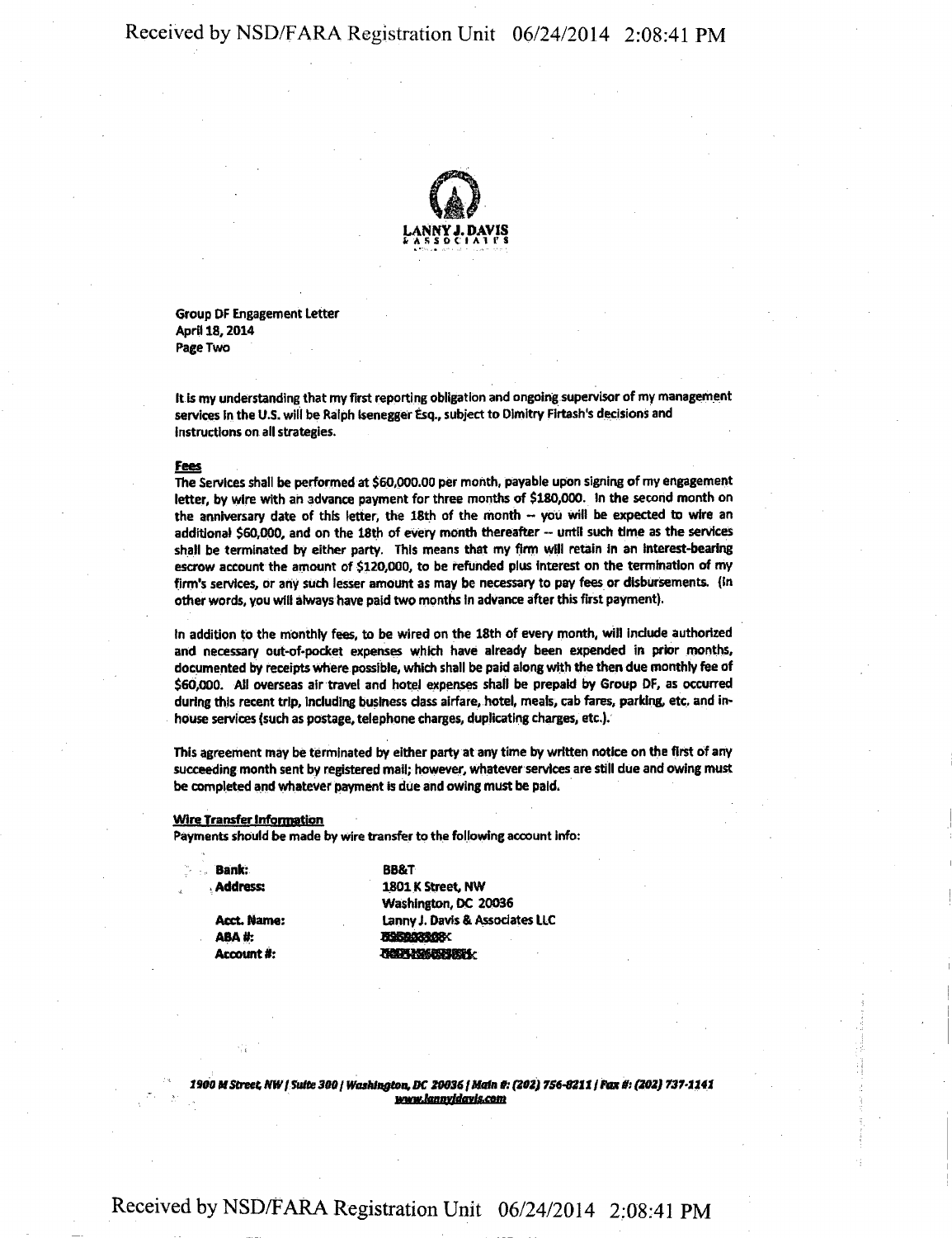

**Group DF Engagement Letter April 18,2014 Page Three** 

**In order to avoid misunderstandings concerning potential conflicts of interest, it Is my policy to identify and notify you of any clients whose Interests may be adverse to yours. My representatton of you does not extend to any parent organizations, subsidiaries, employees, officers, directors, shareholders, partners or affiliates.** 

**Unless I am otherwise instructed by you in writing at or prior to the completion of the matter for which you have engaged me, I will within six (6) months of the completion ofthe matter for which you have engaged me or the termination of my services, whichever comes first, at my discretion, dispose of documents (hard copies, electronic and any other media) and other materials that remain in my possession relating to a matter for which my services have been completed or terminated.** 

**In the unlikely event that circumstances make it necessary to do so, I reserve the right to withdraw from this engagement for nonpayment of my fees or for any other reason authorized or required by applicable rules of professional responsibility.** 

#### **Indemnification**

**The Services to be provided will be subject to the instruction of you, and so long as those Instructions are followed in good faith, you will indemnify UD&A and its Individual partners for all costs and liabilities, including reasonable attorney's fees, relating to or In connection with any claims, actions, demands made regarding the performance of the Services; provided that this provision shall not apply in the event of any final judicial or arbitral adjudication that finds that UD8tA has acted In bad faith or committed fraud. The liability for this Indemnification provision shall arise and be deemed to commence immediately upon the notice of any such claim(s). In the event you do not comply with this provision, you agree that you shall be liable for any reasonable attorney's fees expended by UD&A to enforce this provision. You agree that all disputes under this agreement or indemnification provision shall be determined by an expedited, binding arbitration under the rules of the American Arbitration Association, such arbitration to occur In Washington,**  D.C., with all such judgments of the arbitrator to be enforceable in D.C. U.S. District Court.

**It is our mutual understanding that at any time either party may withdraw from this agreement for any reason. Any advance payment of fees for the current month shall not be refundable but the unused amount on deposit as stated above (\$120,000 plus interest) will be refunded.** 

**If the foregoing correctly sets, forth the terms of our engagement, please date and sign this letter and e-mail to me at your earliest convenience.** 

*1900M Street, NWI Suite 300/ Washington, DC 200361Main ff: (202) 756-8211 /Iter\* (202) 737-1141 wwwJnnnvfdavlsMim*